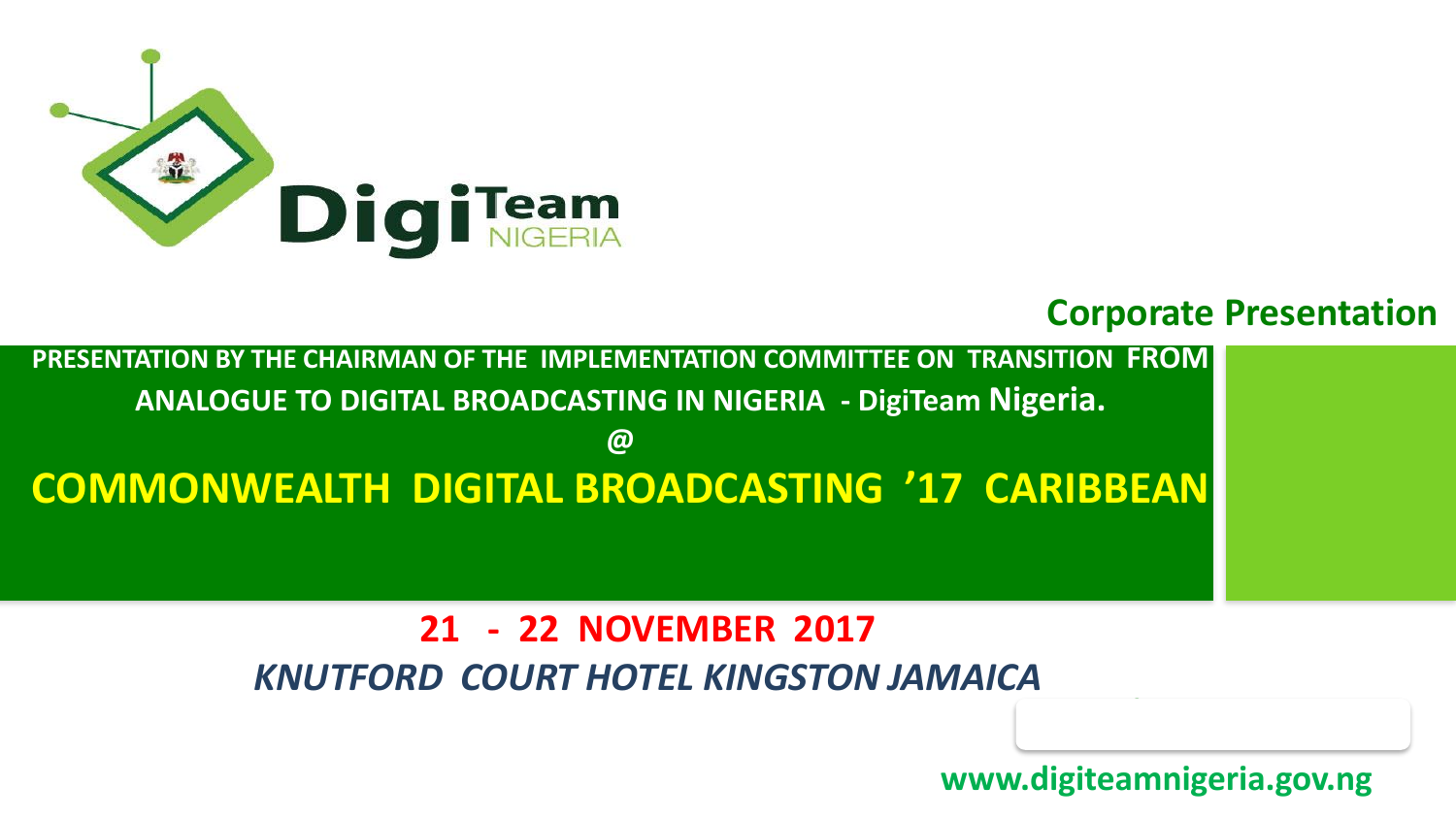

#### **Corporate Presentation**

### **DVB-T2 STANDARD IN THE ECONOMIC COMMUNITY OF WEST AFRICAN STATES (ECOWAS)**

#### **www.digiteamnigeria.gov.ng**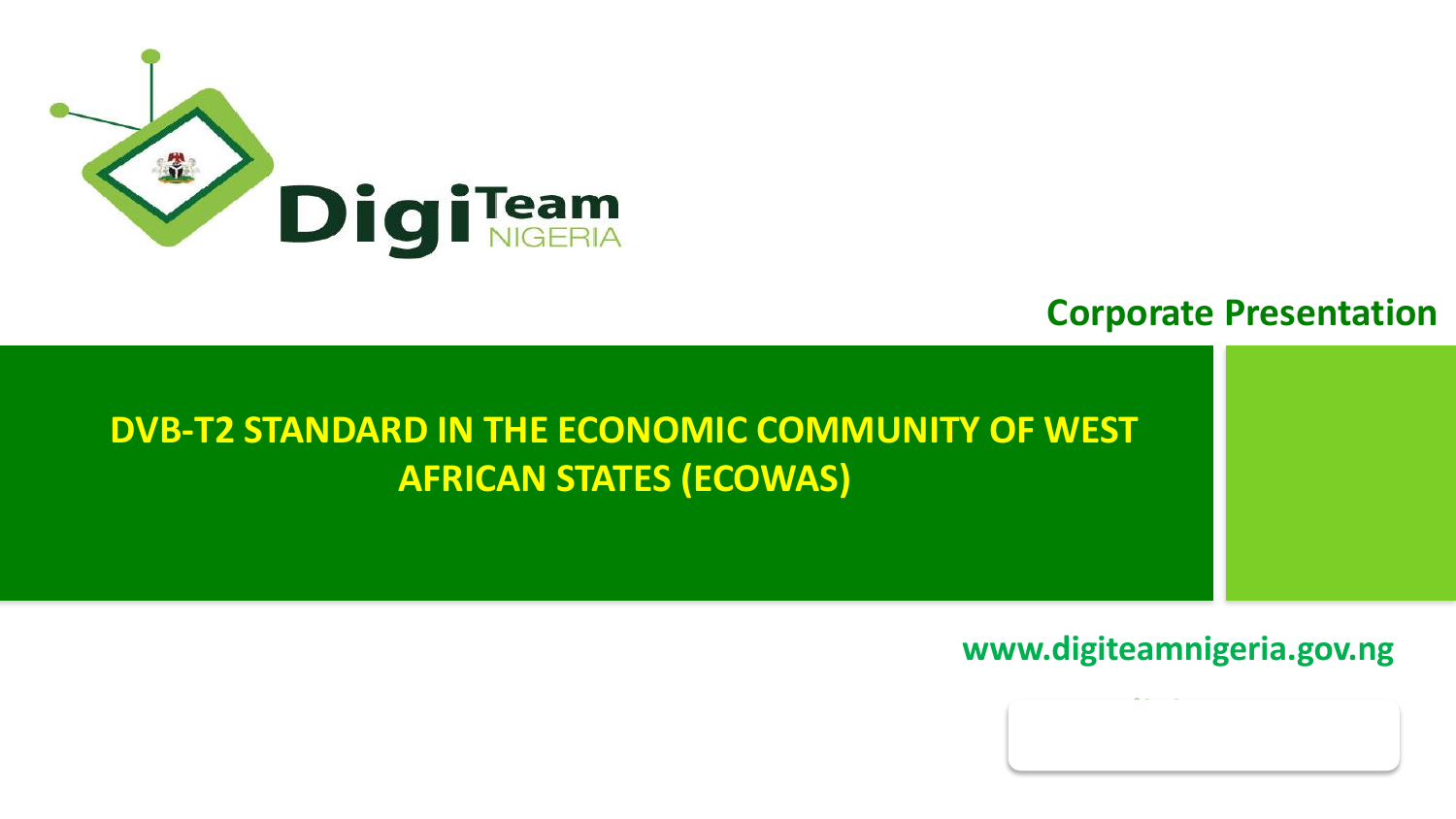



#### **INTRODUCTION**

**MODIFICATIONS TO THE GE-06 DIGITAL PLAN**

**THE DECISION TO GO DVB-T2 IN THE ECOWAS SUB-REGION**

**THE JOURNEY SO FAR**

**LOOKING FORWARD**

**CONCLUSION**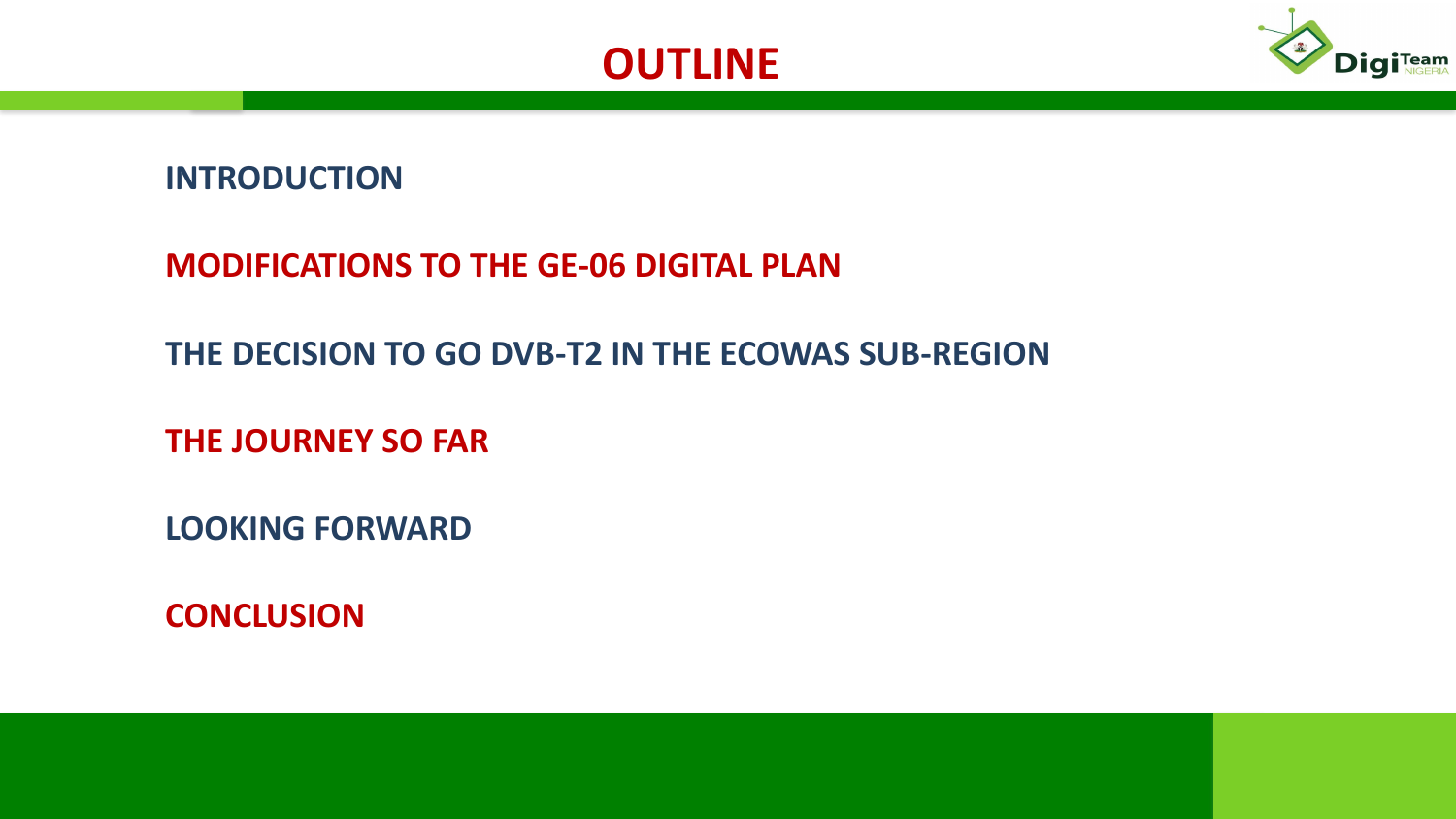## **INTRODUCTION**





**MAP OF AFRICA OUTLINING THE ECONOMIC COMMUNITY OF WEST AFRICA (ECOWAS)**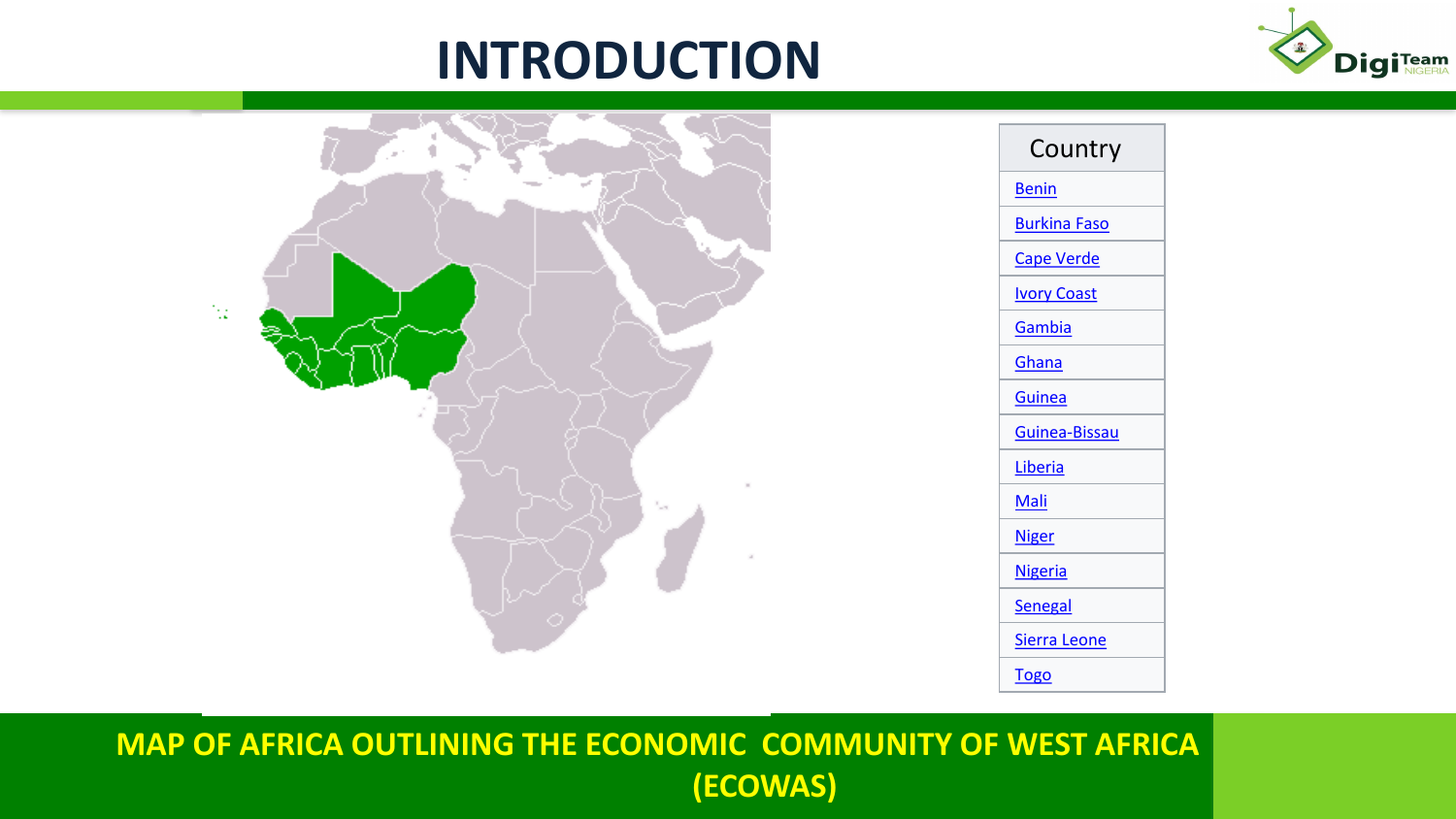## **INTRODUCTION**





#### **ECOWAS**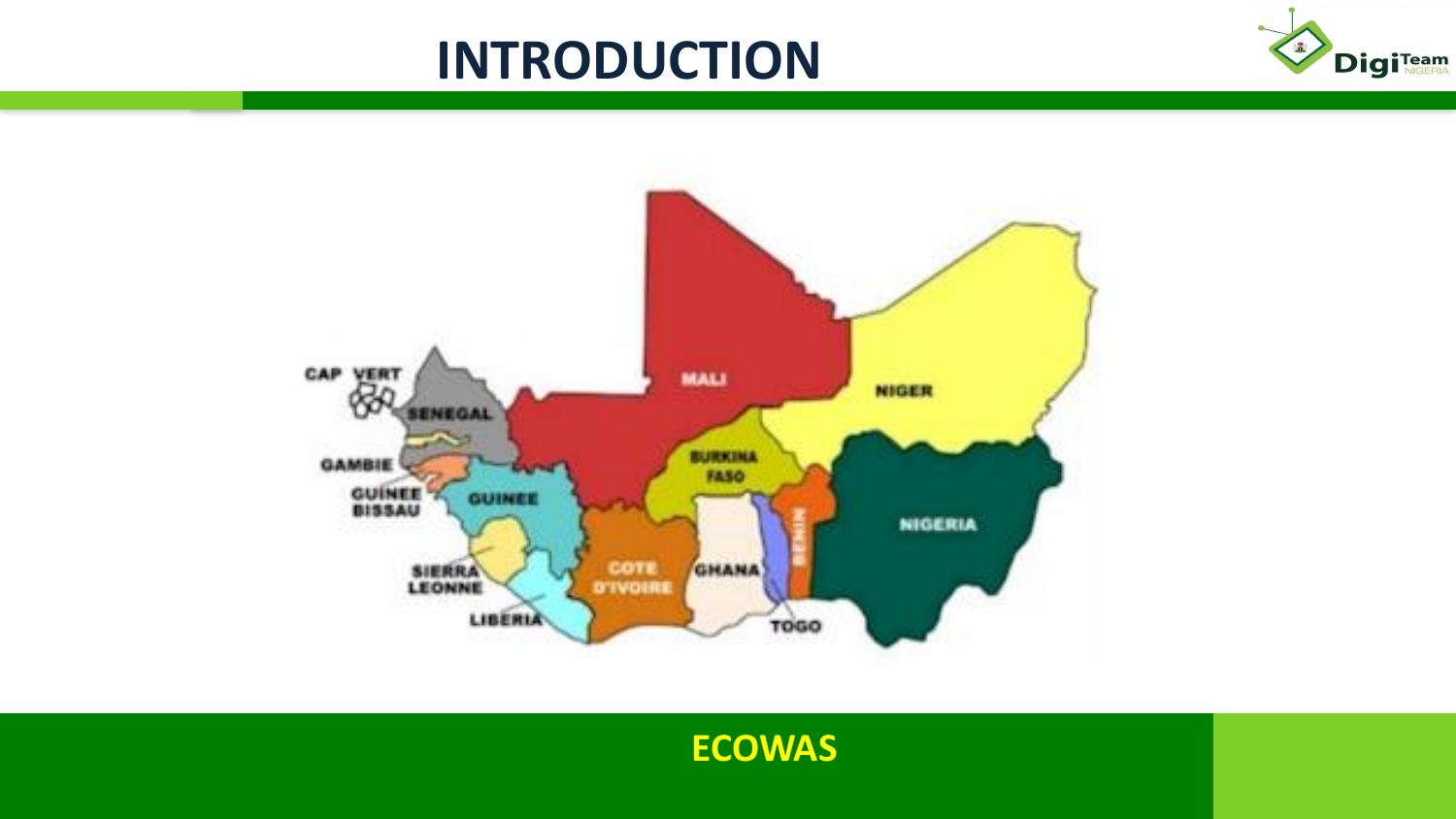

#### **INTRODUCTION:**

- **E** At the RRC-06 a Digital Plan for the Transition from Analogue to Digital **Terrestrial Television was drawn for Region 1 of the ITU**
- **This Plan covered the following Frequency Bands:**

| $\triangleright$ 174 - | <b>230 MHz. (VHF)</b> |
|------------------------|-----------------------|
| <b>AND</b>             |                       |
| $\triangleright$ 470 - | 862 MHz. (UHF).       |

**This exercise resulted in the GE-06 Agreement Prior to 2006, in most countries of Region 1 of the ITU, these Band of Frequencies were allocated on Primary Basis to Terrestrial Television Broadcasting.**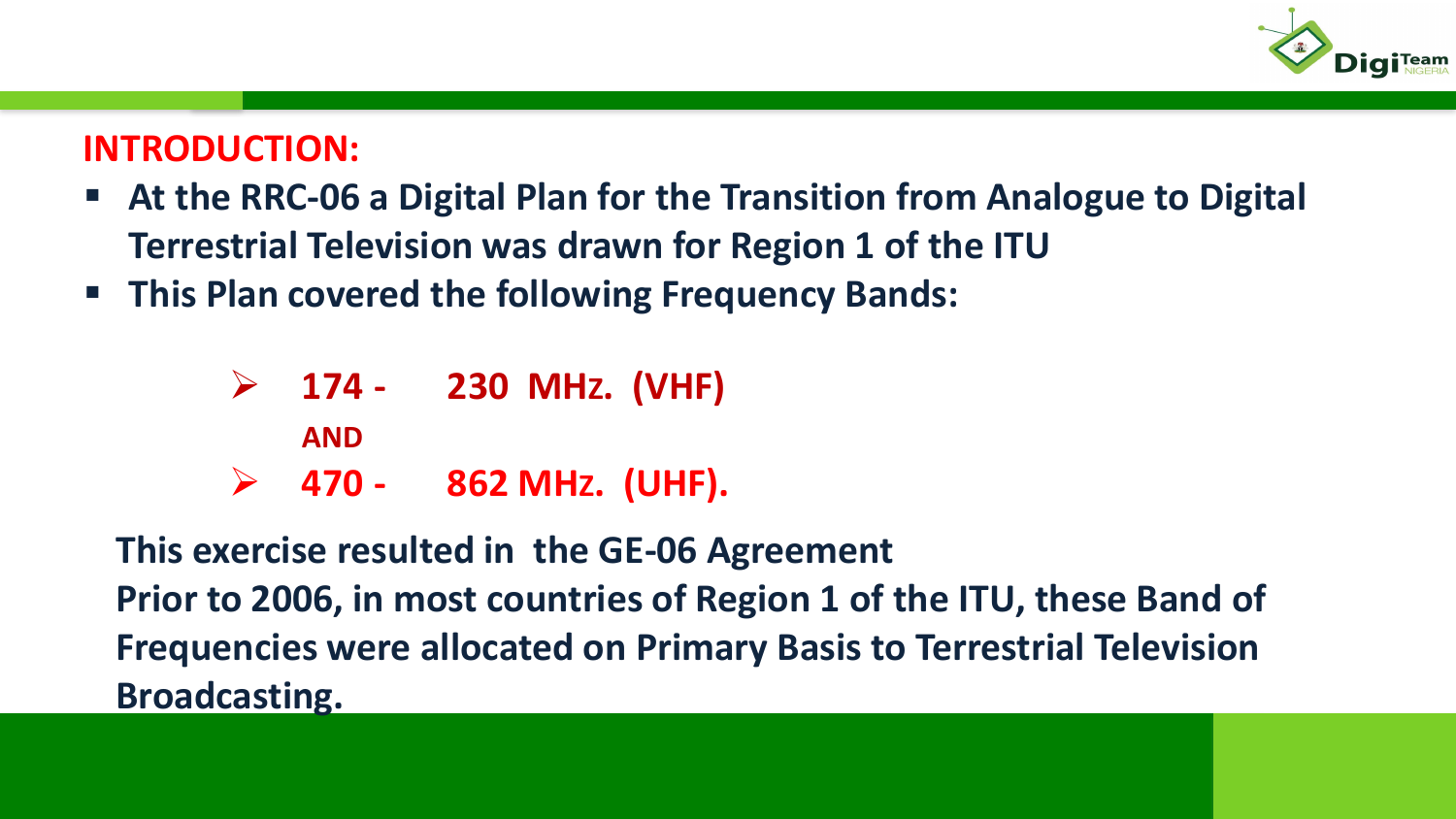

**Proposals were brought to subsequent World Radio Congresses for Co-Primary Allocations of some bands of frequencies in the UHF Band, that were previously Allocated on Primary Basis exclusively for Broadcasting:**

- **WRC-07 790 - 862 MHz. (DIGITAL DIVIDEND 1)**
- **WRC-12 694 - 790 MHz. (DIGITAL DIVIDEND 2)**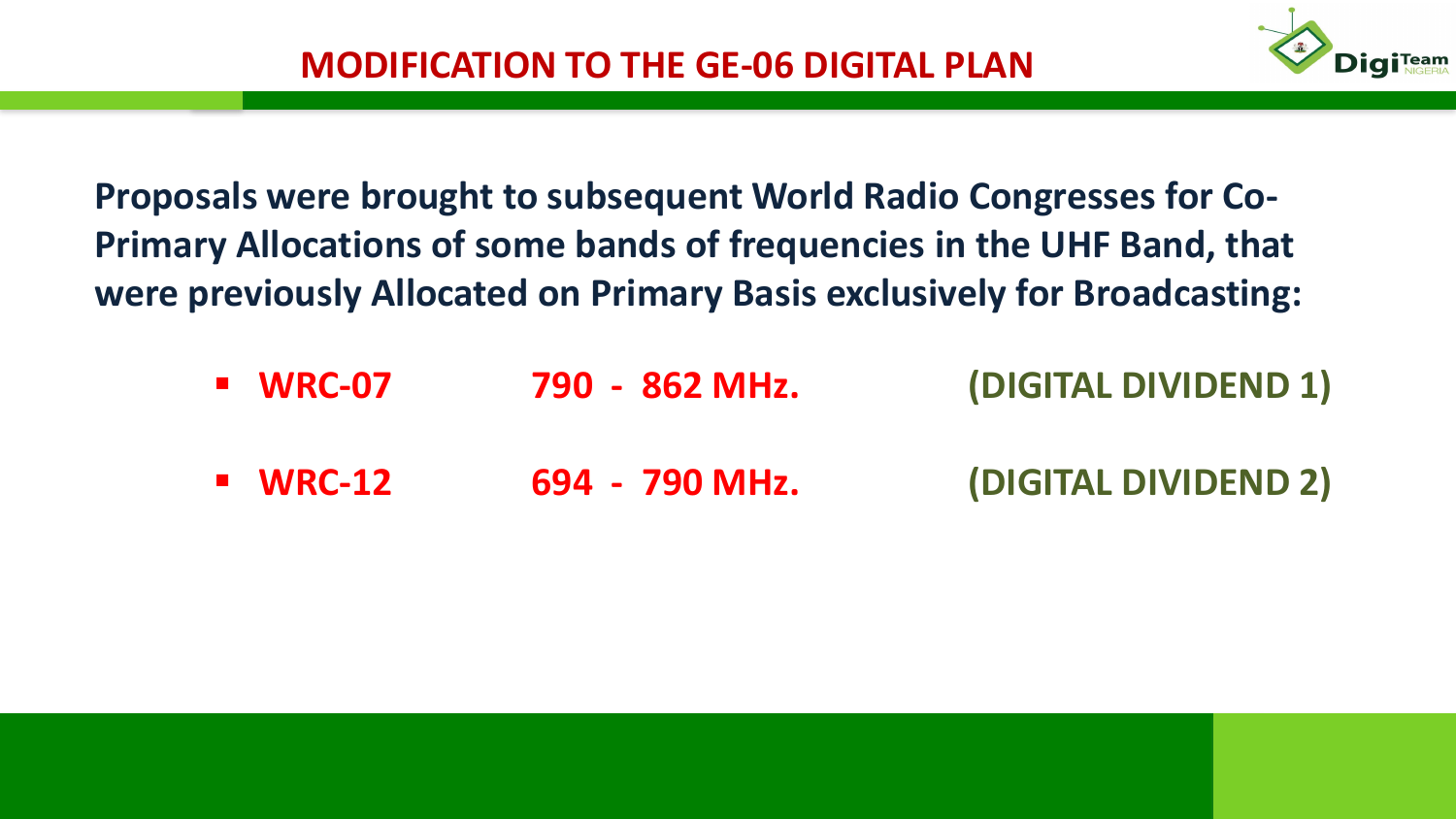

#### **MODIFICATIONS TO THE GE-06 DIGITAL PLAN**



#### **UHF SPECTRUM SHOWING THE BANDS AFFECTED BY THE DECISSIONS OF WRC-07 & WRC-12**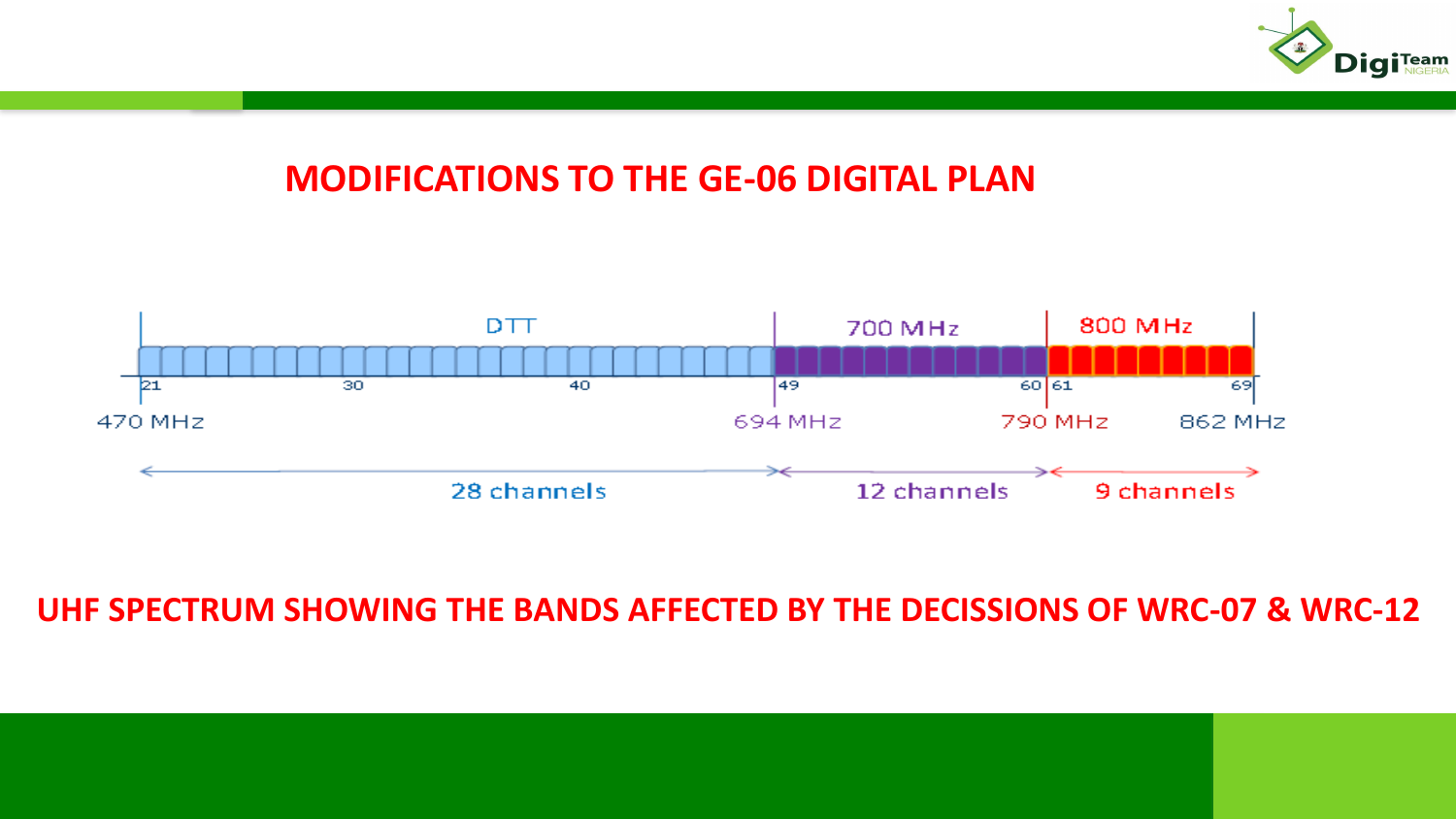

#### **MODIFICATIONS TO THE GE-06 DIGITAL PLAN**



#### **IMPLICATION OF MODIFICATION TO THE GE-06 PLAN**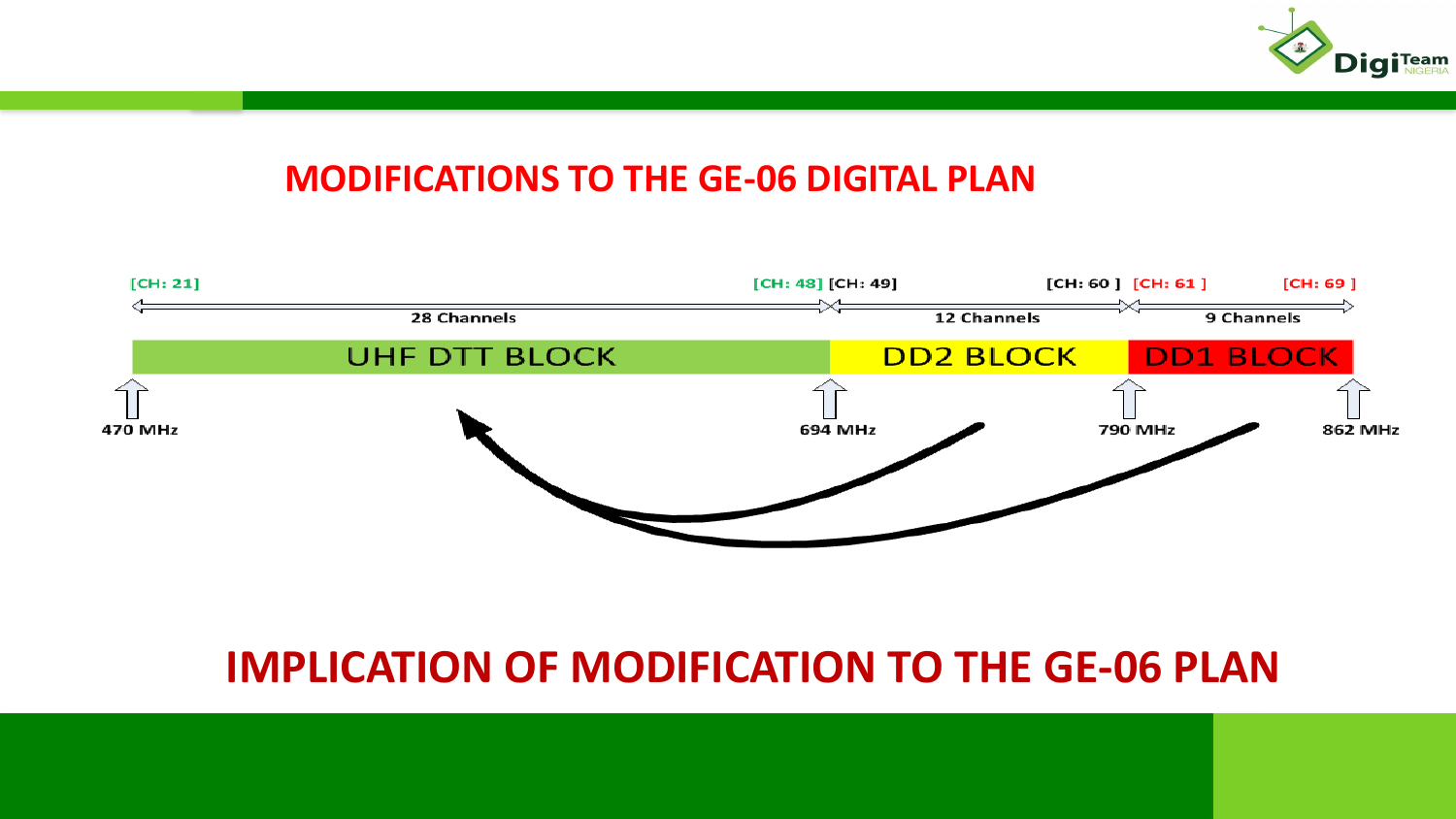

**Effectively therefore, what is available to Terrestrial Television Broadcasting as an Exclusive Primary Allocation is therefore** 

## *470 to 694 MHz.*

**There was therefore the need to review the GE-06 Digital Plan to relocate all Assignments above 694 Mhz. to within 470 to 694 MHz.**

**Looking at the reduced available spectrum and after a series of meeting of the Broadcast and Telecommunications. Regulators, it was recommended that all the ECOWAS Countries adopt a common standard for the Transition.**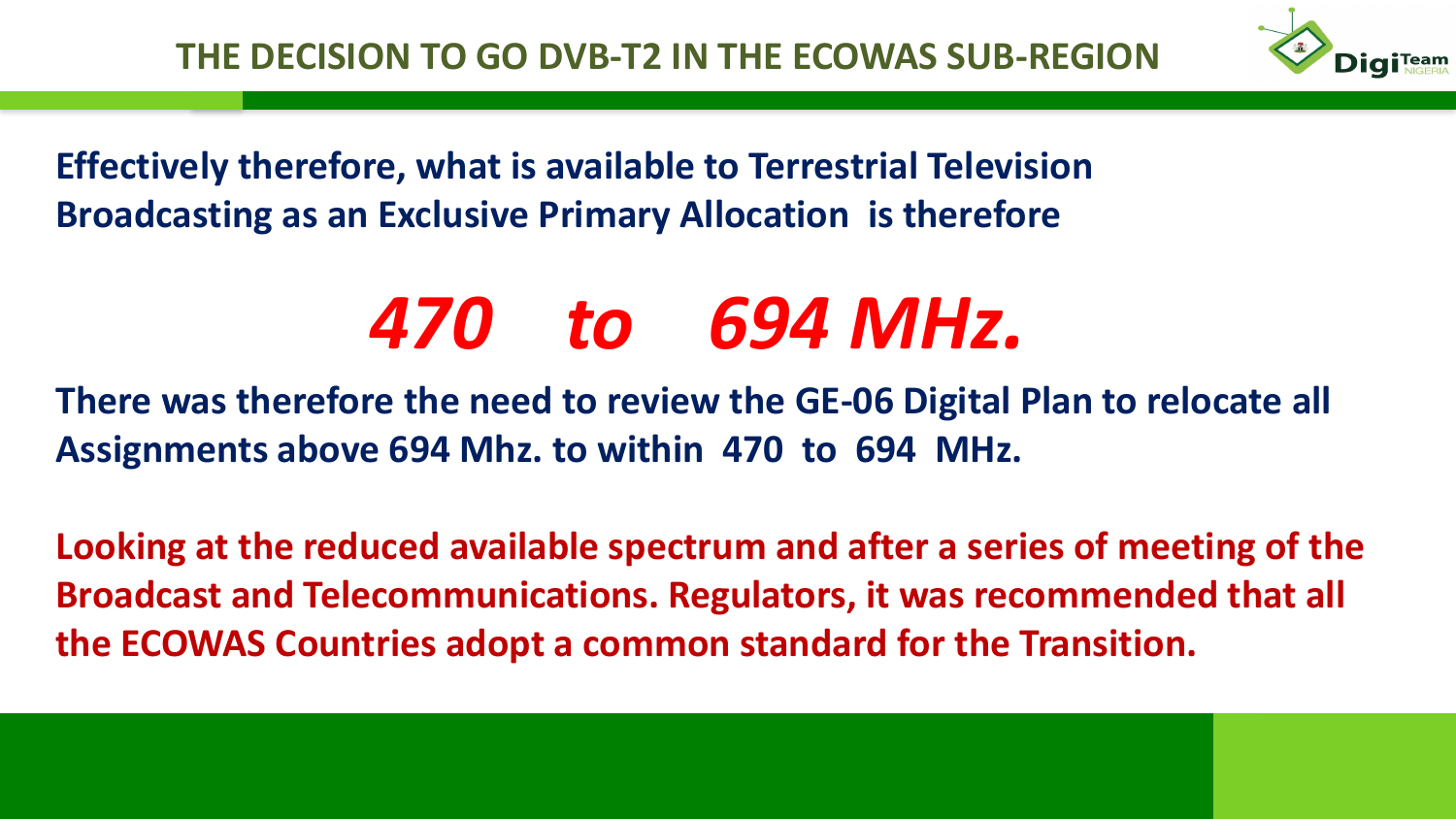

**The recommended Standards:**

- **DVB-T2 Transmission Standard**
- **MPEG-4 HVC Video Compression.**

**Most of the African Countries are still in the process of the Transition and so far the deployments are mainly on Standard Definition (SD).** 

**The Transition in all the ECOWAS Countries is Government driven. Progress on the Transition in the various countries is therefore dependent on the** 

- **Political Will**
- **Funds available for the Transition**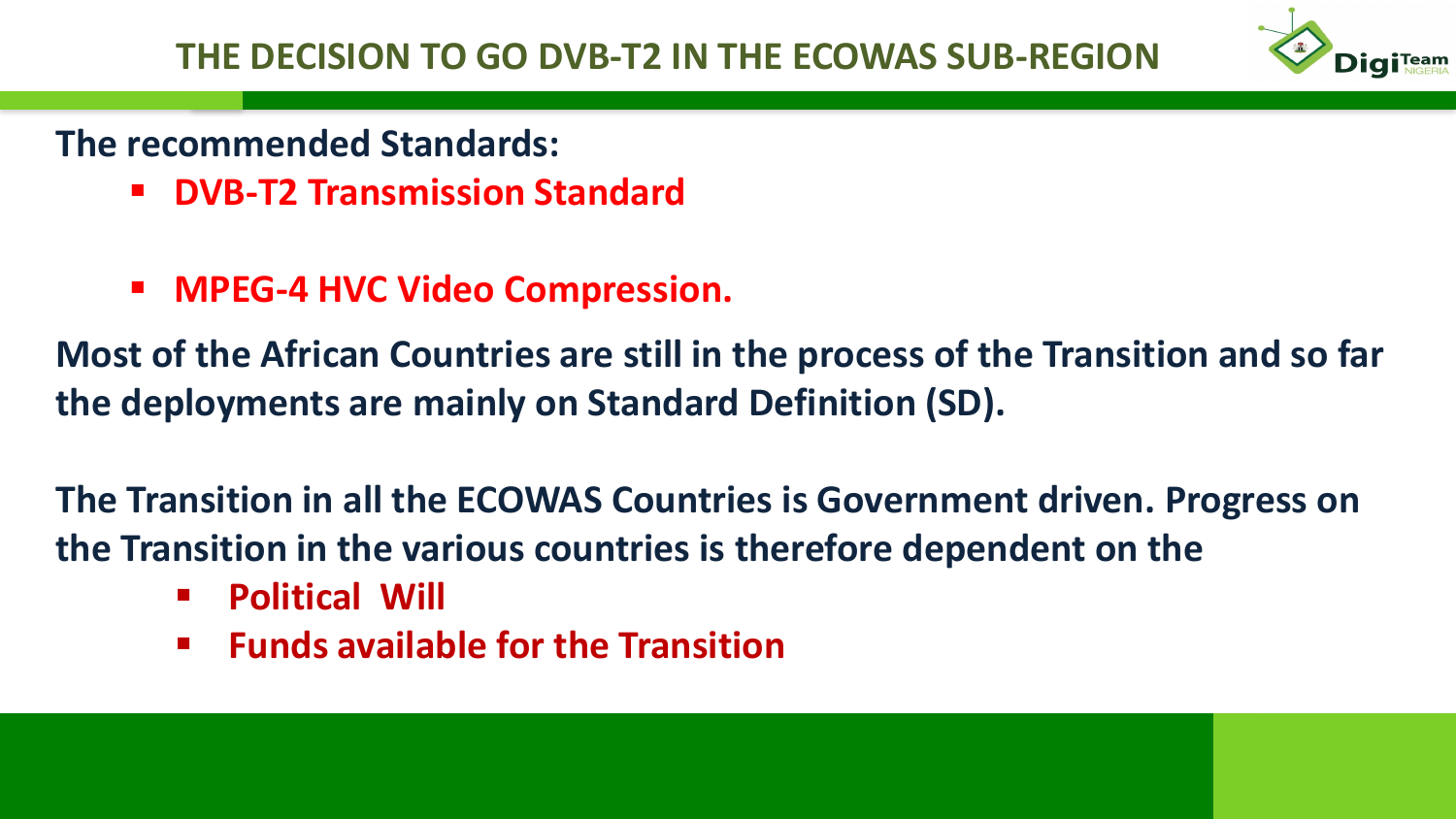

**Although a Common Standard was adopted by all the ECOWAS Countries, the approach to the Transition are not exactly the same:**

- **National Broadcasters as Signal Distributors or Carriers**
- Private Service Providers contracted by Government to provide the **Digital Transmission Network**
- **Private Companies as Independent Service Providers**
- A mix of Government owned Signal Distributor and Private Independent **Service Provider.**

**Then we have the peculiar situation with the Island Country of Cape Verde or Capo Verda. This Country has a lot in common with the Caribbean. It comprises of over 12 Islands scattered far from each other within the Atlantic Ocean.**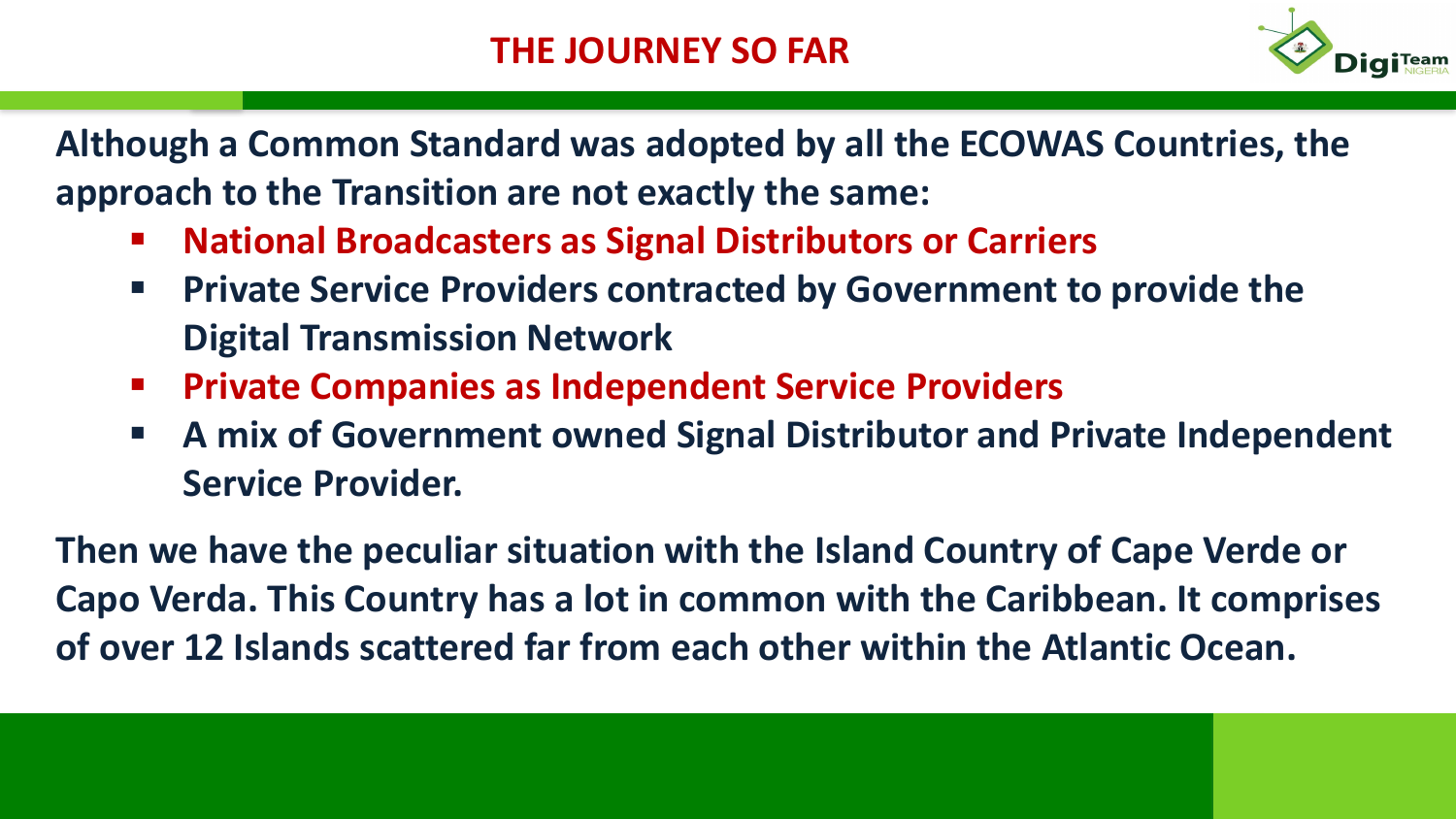

**Their approach is to enter into a Turn-Key Contract with an European Company to provide the Digital Transmission Network covering most of the major Islands utilizing the existing Broadcast Infrastructure and adding new ones where needed.**

**At the conclusion of the Terrestrial Network, the population of the Country that is uneconomical to cover by the Terrestrial Network will be reached via Satellite.**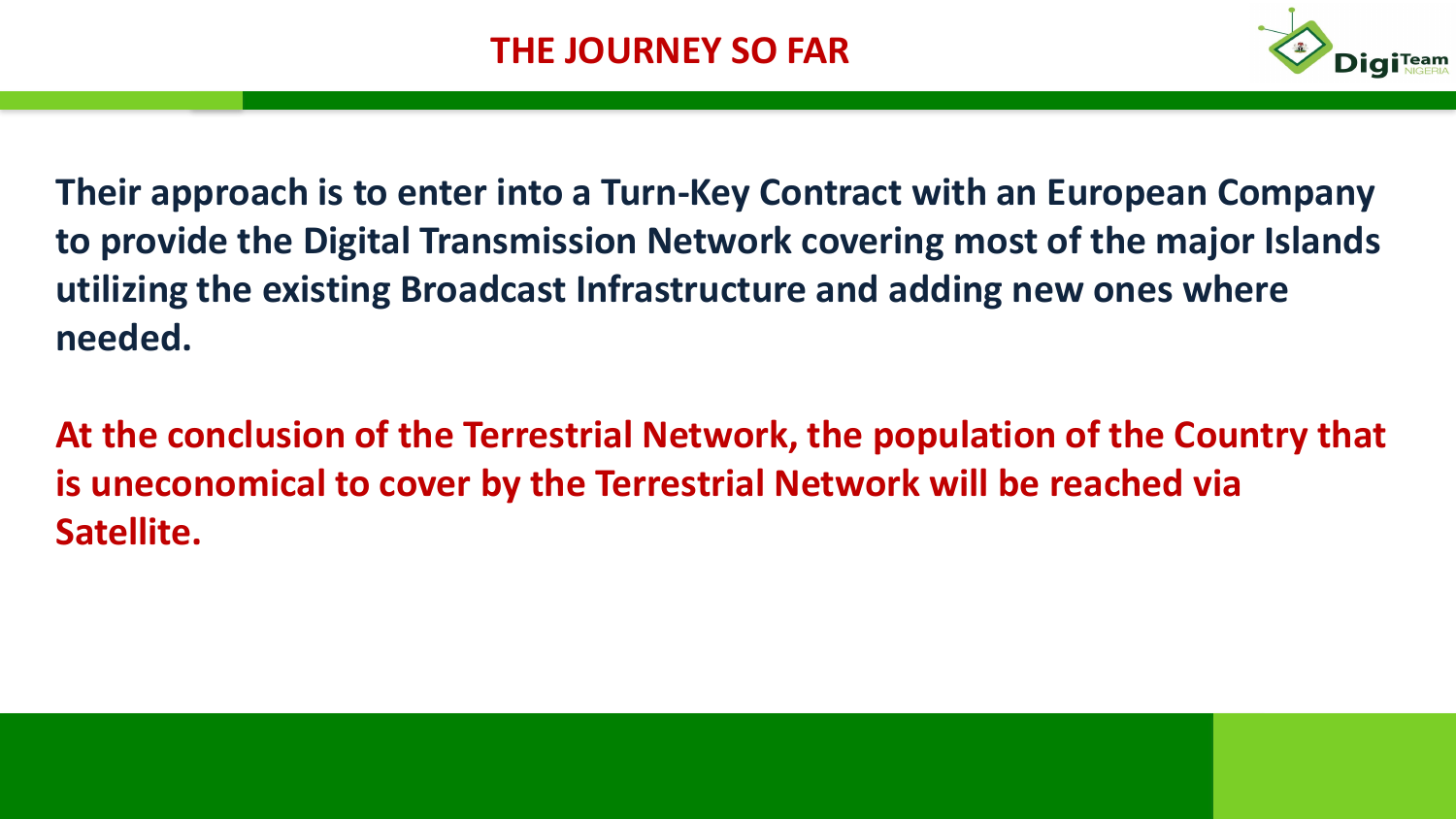## **LOOKING TO THE FUTURE**



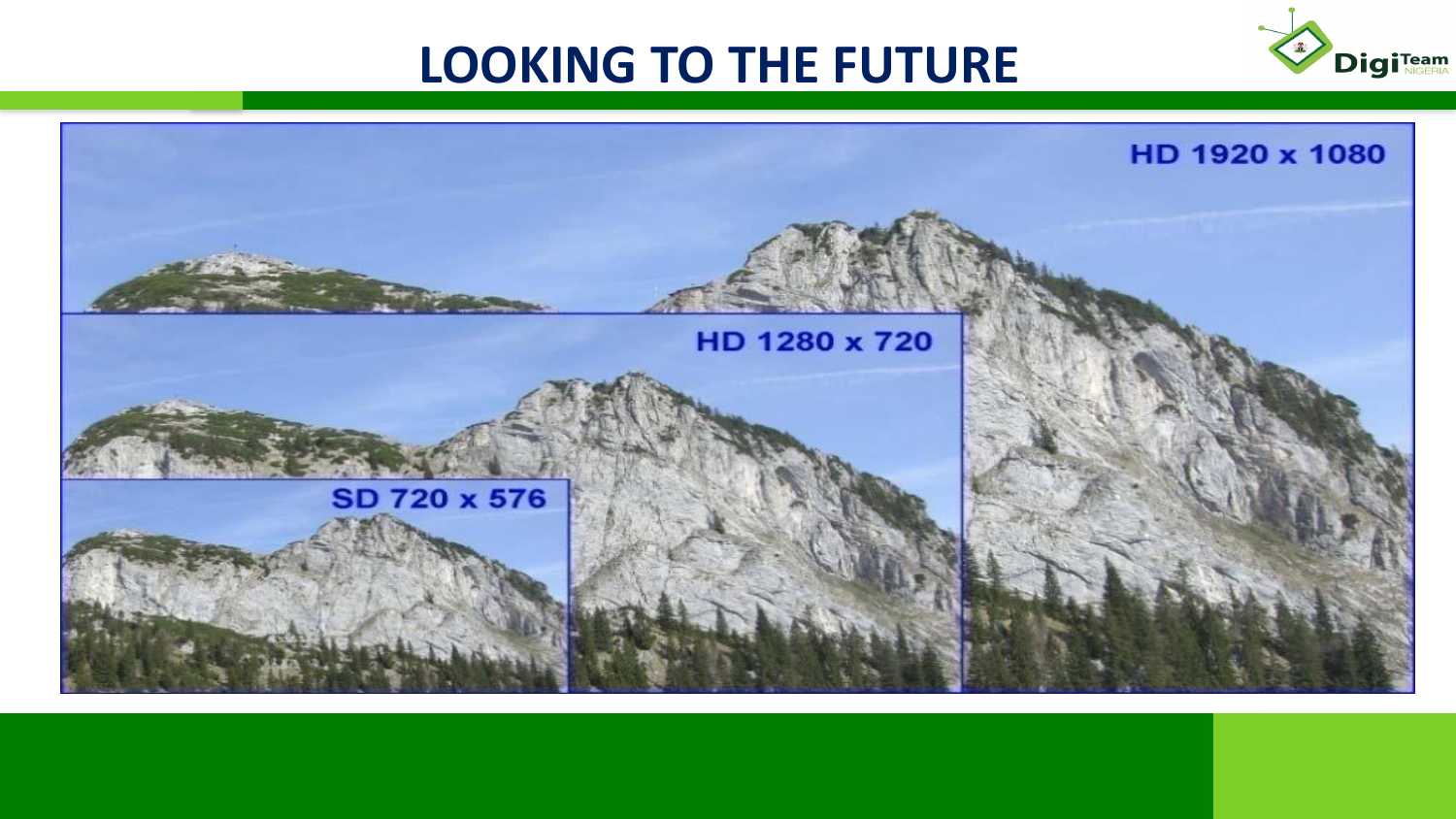

## **LOOKING TO THE FUTURE**



#### **FROM STANDARD DEFINITION TO ULTRA – HIGH DEFINITION TRELEVISION**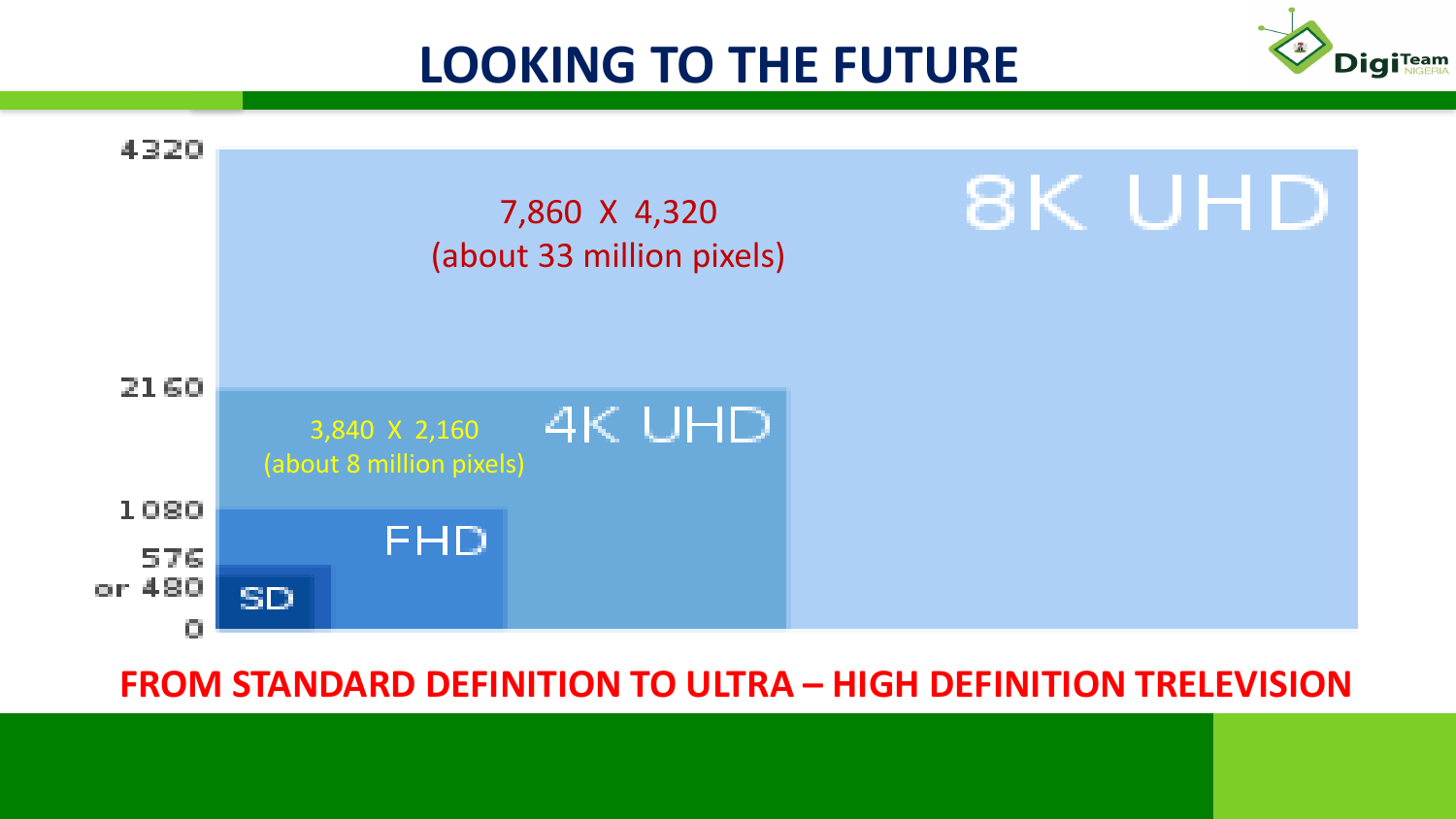## **CONCLUSION**



**We see the current Transition as Phase 1 of Transitions:**

- **After the current Transition, there will be a Frequency Re-farming and Re-planning**
- **Current Transition is on Standard Definition Television (SDTV)**
- 3,840 X 2,160 ■ Because most Television Production have moved from SD to HD and **UHD, the next Transition will be from Digital to Digital**
- **From SDTV to HDTV and**
- **From HDTV to UHDTV.**